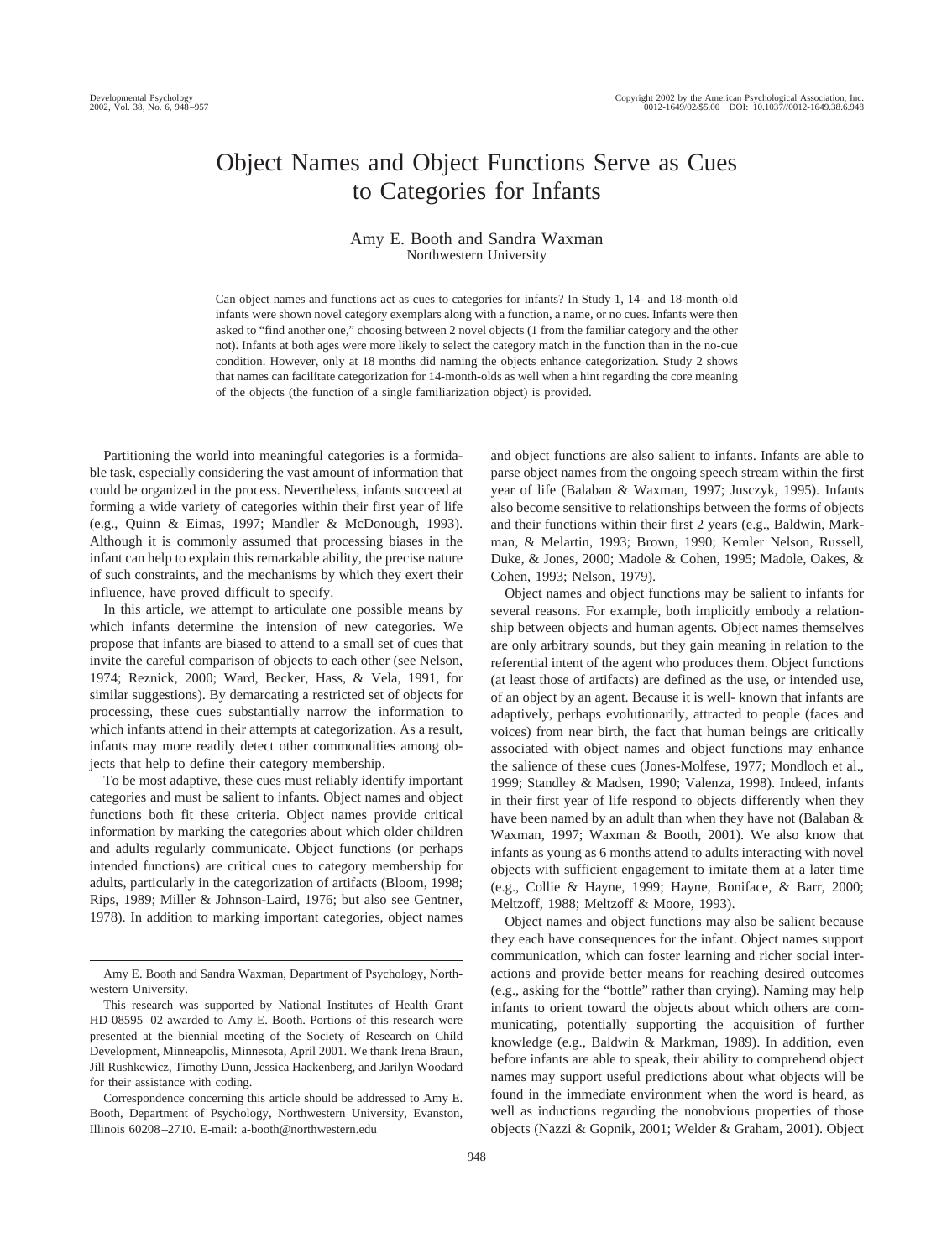functions also have a direct impact on the infant in that they are often played out in dynamic events that culminate in a desirable outcome (e.g., a bottle provides a drink when sucked; a ball bounces when dropped). Observing adults using objects in functional ways provides a rich supply of information about how to effectively interact with the world (e.g., Meltzoff & Moore, 1994).

Recent research suggests that object names and functions do indeed highlight commonalities among objects for infants, and that these commonalities help infants to organize those objects into categories (Balaban & Waxman, 1997; Booth, 2001; Waxman & Markow, 1995). For example, infants pay more attention to category-relevant perceptual similarities among objects when they are labeled with a novel name than if no names are provided (Waxman & Markow, 1995). Neither nonreferential verbal phrases nor tones have the same facilitative effect (Balaban & Waxman, 1997). By 14 months of age, count nouns have become specifically associated with category-relevant commonalities among objects (Booth & Waxman, 2002a; Waxman & Booth, 2001).

Simple object functions (in the form of agent-produced motions) also seem to enhance infants' attention to other perceptible object features. Booth (2001) familiarized 14-month-old infants with exemplars from two similar-looking categories of novel objects that varied on four discrete visual dimensions, only two of which correlated with category membership. At test, infants were trained on a series of forced-choice trials to select exemplars from only one of these categories. Infants were most likely to succeed at this task, and to do so in fewer trials, if they observed the categoryspecific ways in which an agent could move the objects during familiarization. When infants were instead familiarized with equivalently dynamic, but nonfunctional features of the exemplars, they were less likely to respond consistently to the categories during testing. Thus, object functions, but not motions alone, enhanced infants' categorization.

In summary, the existing evidence suggests that both object names and object functions are salient to infants and facilitate the formation of early categories. Both appear to promote comparison among a restricted set of objects and to draw attention to categoryrelevant similarities and differences among objects. Unfortunately, however, because the studies addressing the influence of each of these cues differed in several ways, it is difficult to assess just how similar the effects of object names and functions are on categorization. First, these investigations have considered different aspects of the categorization process. Booth's (2001) investigation of object functions focused on infants' ability to detect differences between two perceptually similar categories, while the most relevant studies focusing on object names principally focused on infants' ability to detect commonalities among perceptually disparate sets of objects (Waxman & Booth, 2001; Waxman & Markow, 1995). Second, the studies utilized very different stimuli. Object functions were studied using novel artificial stimuli (e.g., abstract flower-like objects), while object names were studied using familiar stimuli (e.g., animals or cars). Finally, different experimental paradigms were used. Booth (2001) familiarized infants to 10 exemplars from each category before beginning a lengthy operant-conditioning testing procedure. In contrast, Waxman and her colleagues familiarized infants to just four exemplars from a single category before proceeding with a brief novelty preference task, a match-to-sample word extension task, or both.

A principal goal of the current research was to evaluate the object name and object function cues under equivalent conditions at both 14 and 18 months of age. We adopted the methodology successfully used by Waxman and Booth (2001, in press) with infants ranging from 11.5 to 24.0 months of age but used novel stimuli (as in Booth, 2001). Infants were familiarized to four different exemplars from a novel category and then asked to select between another object from that category and an object from a different category in a forced-choice test.

On the basis of previous research, we predicted that both object functions and names would facilitate categorization at both 14 and 18 months of age. However, we also considered the possibility that object functions and object names might not affect categorization in precisely the same manner. After all, although these two cues share many important characteristics, there are also fundamental differences between them. Perhaps most important, functions are integrally bound to categories by causal links to object structure, whereas words are arbitrarily assigned to categories within a linguistic community. This leads to the possibility that for infants on the brink of language acquisition, functions may provide a more compelling basis for categorization than words. If this were the case, then the relative power of these cues might shift between 14 and 18 months, as infants acquire a more substantial lexicon (e.g., Fenson et al., 1993).

# Study 1

# *Method*

### *Participants*

Thirty-six 14- to 15-month-old infants  $(M = 14.59;$  range  $= 14.01-$ 15.43 months) and thirty-six 17- to 18-month-old infants  $(M = 18.2;$ range  $= 17.60 - 18.95$  months) participated. There were equal numbers of males and females in the total sample, with an approximately equal distribution of the sexes maintained across condition and age. All infants were recruited through mailings to homes in the greater Chicago area.

# *Materials*

Thirty-two objects, all easily grasped and manipulated by infants, served as stimuli. The objects were organized into four sets, each containing five different objects from a single category and three additional objects drawn from different categories. All stimuli were three-dimensional objects created by the experimenter with colorful FIMO clay. Novel stimuli were created to ensure that the objects were completely unfamiliar to the infants, thus minimizing any potential influences of prior knowledge of their category membership, their functions, or their names. Although the individual objects in each category varied somewhat in shape, size, color, and patterning, their similarities in overall shape (Set A: blob-like, Set B: pot-like, Set C: peg-like, Set D: disk-like), color range (Set A: blues and greens, Set B: yellows and oranges, Set C: browns and grays, Set D: pinks and purples), and parts or pattern elements (Set A: loops and crosshatching, Set B: lip bulges and base holes, Set C: rings and Velcro bases, Set D: spirals and squiggles) allowed adults to easily sort them appropriately. See Figure 1 for an illustration of the stimuli.

In addition to the stimuli, an apparatus was constructed on which the functions of the objects could be demonstrated. The apparatus consisted of (a) a hook on which objects from Set A could be hung and swung; (b) a clear plastic container filled with couscous, which could be scooped and sifted through objects from Set B; (c) a Velcro-topped platform mounted on a spring to which objects from Set C could be stuck and jiggled; and (d)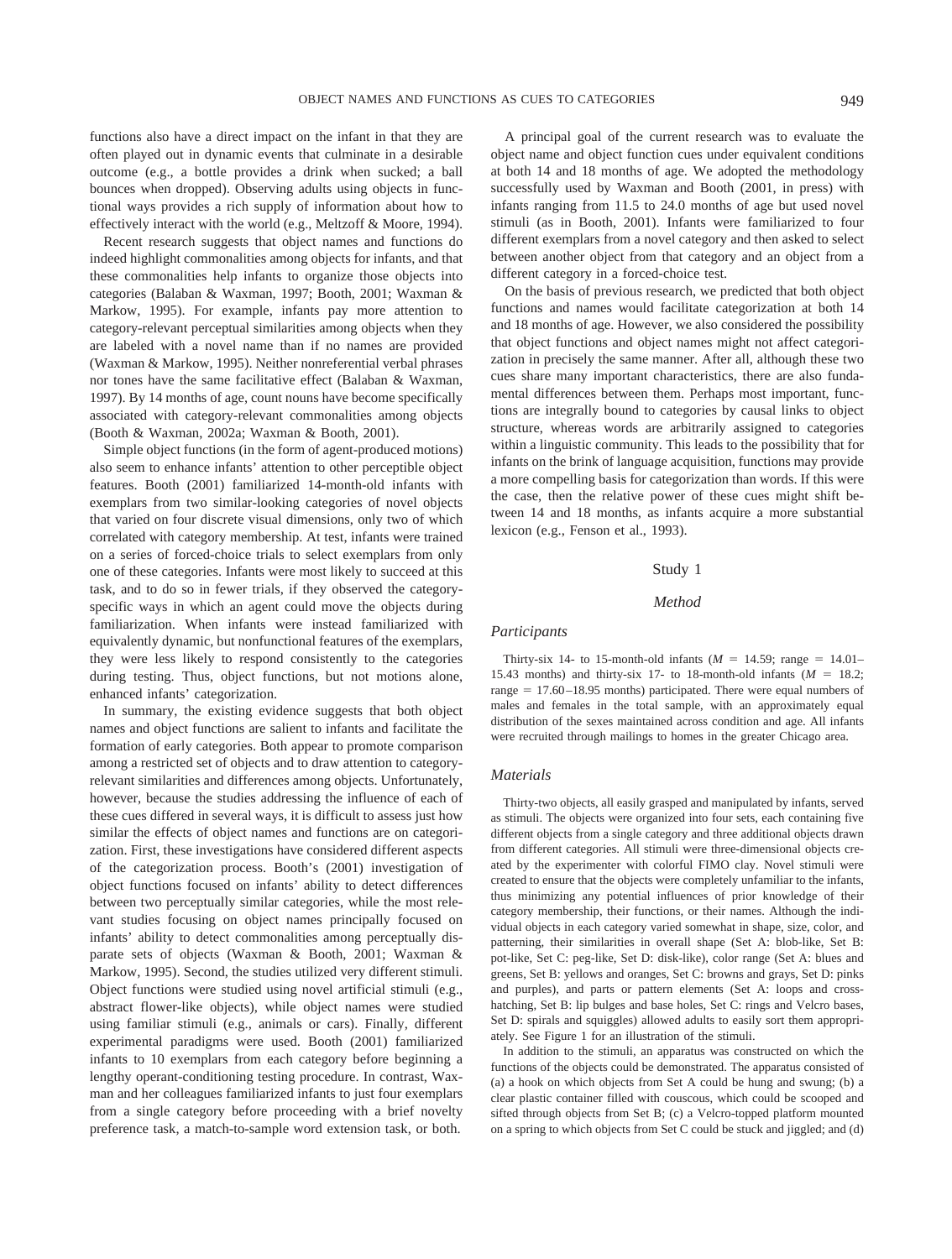Test Familiarization Contrast Pair 1 Pair 2 Set A Set B Set C Set D

*Figure 1.* Illustrations of the four sets of stimuli used in each phase of both Study 1 and Study 2. Only one of the two contrast objects for each set is illustrated here. The colors comprising category members in Set A included shades of green and blue, and the out-of-category objects were orange, pink, white, and gold. Category members in Set B included shades of yellow and orange, and the out-of-category objects were silver, black, blue, green, and purple. Category members in Set C included shades of brown and gray, and the out-of-category objects were blue, yellow, green, and pink. Category members in Set D included shades of pink and purple, and the out-of-category objects were green, yellow, blue, and black.

a slide down which objects from Set D could be slid. The apparatus remained in a stationary position out of the infants' reach at all times.

#### *Procedure*

After being randomly assigned to one of three conditions (novel name, novel function, and no cue), infants completed a familiarization, contrast, and test phase with each of the four sets of stimuli (modified from Waxman & Booth, 2001).

*Familiarization phase.* Infants in all conditions were first familiarized with two pairs of objects, all of which were drawn from the same set. The experimenter introduced the first pair, attracting the infant's attention by exclaiming, "Look at these!" The experimenter then commented on each object individually. In the novel name condition, she said, "This one is a *dax* and this one is a *dax*." In the novel function condition she said "Look what I can do with this one and look what I can do with this one" as she demonstrated the function of each one on the appropriate apparatus (e.g., sifted the couscous). In the no-cue condition, she simply said "Look at this one and look at this one" while looking intently at each object in turn. The first pair of objects was then given to the infant for 15 s. Although the infants were able to play freely with the objects, they never had access to the apparatuses and therefore could not explore their function. After retrieving the objects, the experimenter then said "Remember... " and repeated her previous comments and/or demonstrations on them. She then followed the same procedure for the second pair of familiarization objects.

*Contrast phase.* Next, the experimenter held up an object from a contrasting category. She shook her head solemnly, saying "Uh oh! This one is not a *dax*" (novel name condition) or "Uh oh! I can't do that with this one" (novel function condition) or "Uh oh! Look at this one" (no-cue condition). In the novel function condition, she also demonstrated that the contrast object did not function in the same way as the familiarization objects (e.g., she tried but failed to scoop and sift the couscous). The experimenter then introduced the target object that was drawn from the original familiarization set. She happily exclaimed "Yay, this one is a *dax*" (novel name condition) or "Yay, I can do that with this one" (novel function condition) or "Yay, look at this one" (no-cue condition). In the novel function condition, she also re-demonstrated the target object's function once.

*Test phase.* At this point, the experimenter simultaneously presented the infant with the familiar category test object (e.g., a previously unseen member of the familiarization category) and the novel category test object. Infants played freely with these objects for 15 s, after which time the objects were retrieved and placed out of the infant's reach on the table. The experimenter then re-presented the target object, drawing attention to it by pointing and saying "Remember, this one is a *dax"* (novel name condition) or "Remember, I can do this with this one" as she demonstrated its function (novel function condition) or "Remember, look at this one" (no-cue condition). While pointing to the target object, she then asked the infant, "Can you find me another one of these?" She quickly pushed the test objects into the infant's reach, approximately 12 in. (30.5 cm) apart, and asked "Can you give me another one of these?" as she pointed to the target object and then to her hand. Because the functions or names of the test objects were not available, this task required the infants to infer category membership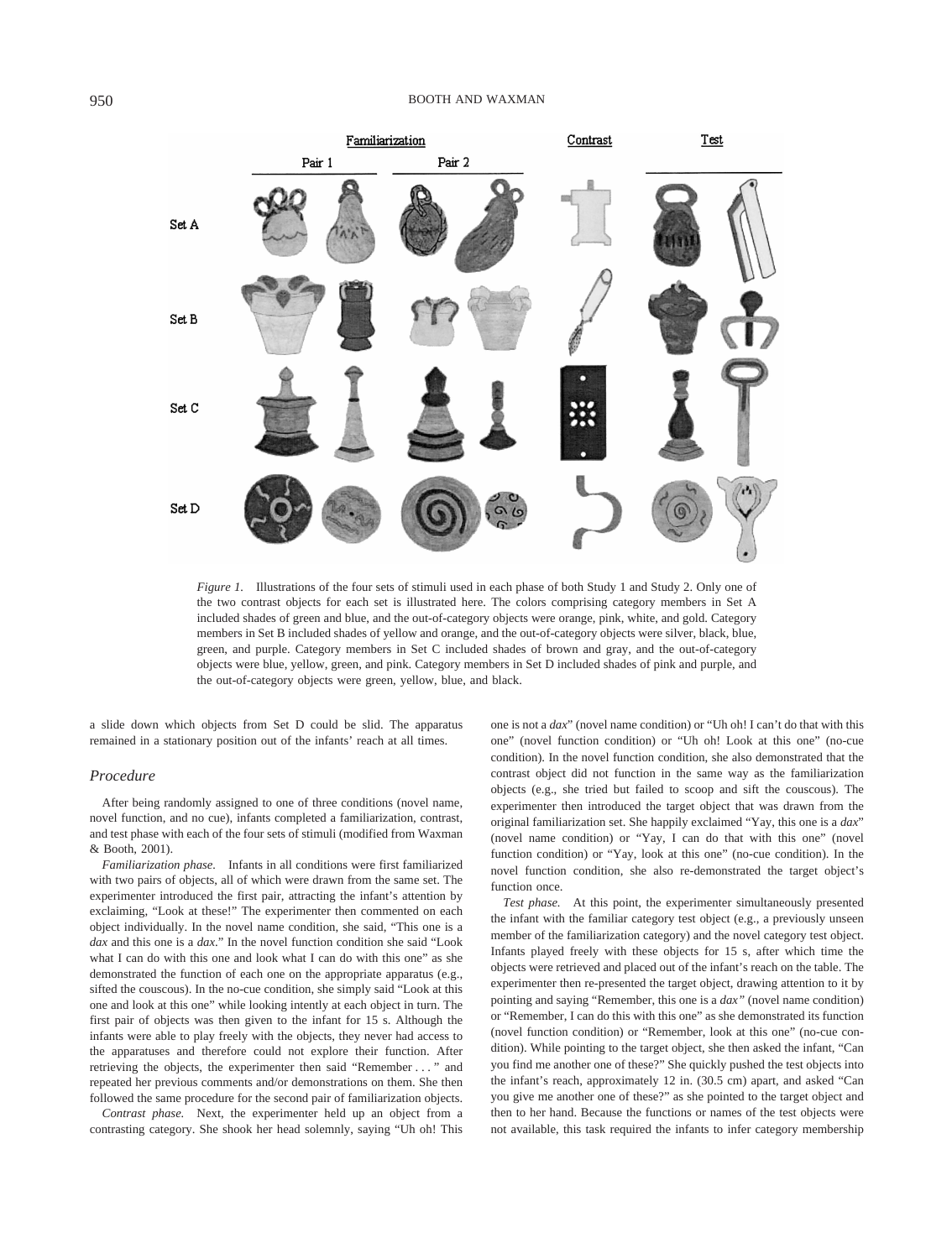

*Figure 2.* Percentage of 14- and 18-month-old infants' test object choices that corresponded to the familiar category in each condition of Study 1. Solid bars represent 14-month-olds; hatched bars represent 18-montholds; asterisks represent  $p < .05$  versus the no-cue condition.

from other static perceptual features of the objects that were correlated with the names or functions presented to them during familiarization.

The contrast and test phases were repeated once before proceeding with familiarization to the next set of stimuli. On this second round, a new contrast object was presented. Although the same target and test objects were presented on both the first and second tests, the left–right placement of the test objects was counterbalanced across the two trials.

# *Coding*

The videotaped sessions were scored with the sound removed to ensure that the coders, who were blind to the experimental hypotheses, were also blind to condition assignment. Coders identified each infant's choice of test objects on each trial. If the infant put one of the test objects in the hand of the experimenter, it was recorded as the infant's choice. If the infant failed to give either object to the experimenter, the object that the infant touched first was recorded as the infant's choice. However, in these cases, no choice was recorded if the infant touched the second object within 2 s of the first. Clear choices were obtained on 98.4% of the trials. A primary coder scored all of the infants. A second coder independently scored 24 infants, evenly distributed across condition and age. Consistency was computed as the proportion of trials on which the coders agreed. Agreement was 96.0%. There were no systematic inconsistencies among coders. The few disagreements detected were easily resolved through jointly viewing the videotapes.

#### *Results*

We first conducted an omnibus analysis of variance to assess effects of age (14 vs. 18 months) and condition (no cue vs. novel name vs. novel function) on the proportion of test trials on which the familiar category test object was chosen.<sup>1</sup> This analysis revealed a main effect of condition,  $F(2, 66) = 15.77$ ,  $p < .001$ , qualified by a Condition  $\times$  Age interaction,  $F(2, 66) = 4.17$ ,  $p \le$ .025 (see Figure 2). To clarify the nature of this interaction, we analyzed the simple effects of condition at each age. A significant effect of condition emerged at both 14 months,  $F(2, 33) = 12.93$ ,  $p < .001$ , and 18 months,  $F(2, 33) = 8.20, p < .01$ . However, the pattern of data underlying this effect differed across age. At 14 months, infants selected the familiar category test object more often in the novel function condition  $(M = 71\%)$  than they did in the novel name  $(M = 44\%)$  or no-cue  $(M = 51\%)$  condition (least significant difference [LSD]:  $ps < .01$ ). The novel name and no-cue conditions did not differ. At 18 months, infants selected the familiar category test object more often in both the novel function  $(M = 69\%)$  and novel name  $(M = 59\%)$  conditions than in the no-cue ( $M = 41\%$ ) condition (LSD:  $ps < .025$ ). The novel function and novel name conditions did not differ. Thus, object functions facilitated categorization at both ages, but object names did so only at 18 months of age.

Because the preceding analyses cannot evaluate how consistently infants performed across the two test trials for each stimulus set, we tabulated the number of sets on which infants consistently chose the familiar category test object (i.e., chose the familiar category test object on both Test Trials 1 and 2), consistently chose the novel test object (i.e., chose the novel test object on both Test Trials 1 and 2), or made inconsistent choices (i.e., chose the familiar category test object on one test trial, but the novel test object on the other). These distributions (see Table 1) reflect the same pattern of results obtained from the parametric analyses. There was a significant effect of condition at both 14,  $\chi^2$  (4, *N* = 36) = 19.25,  $p < .001$ , and 18 months of age,  $\chi^2(4, N =$  $36) = 16.18, p < .01.$ 

 $^{\rm 1}$  Preliminary analyses revealed no interactions between stimulus set (Set A vs. B vs. C vs. D) or trial (Test 1 vs. Test 2) and the factors most pertinent to our predictions in Study 1 (i.e., age and condition) or Study 2 (i.e., condition). Therefore, in all subsequent analyses, we collapsed the data across these variables.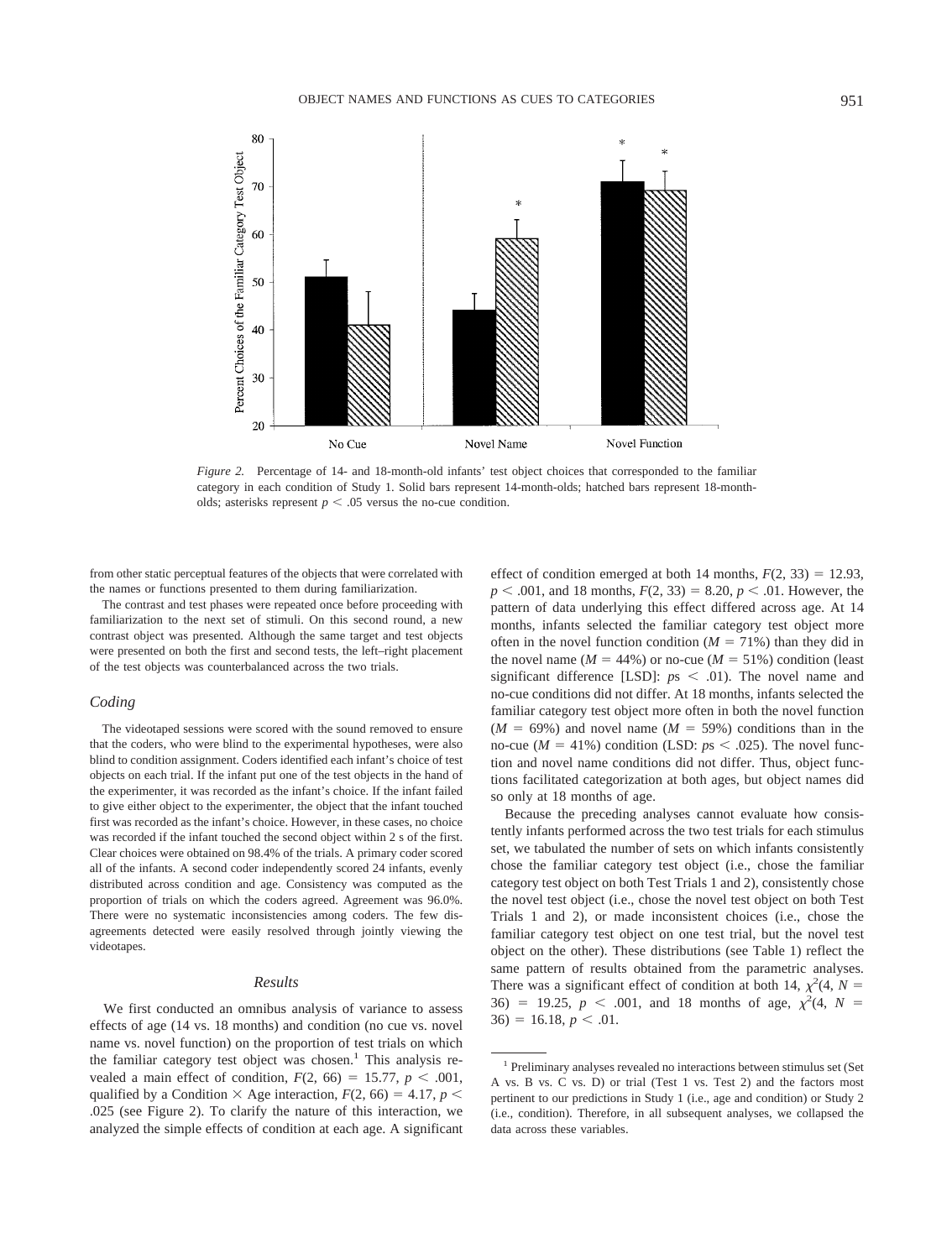#### Table 1

*Number of Consistently Familiar, Inconsistent, and Consistently Novel Responses Made by 14- and 18-Month-Old Infants in Each Condition of Study 1*

| Age and condition | Consistently<br>familiar | Inconsistent | Consistently<br>novel |
|-------------------|--------------------------|--------------|-----------------------|
| 14-month-olds     |                          |              |                       |
| No cue            | 9                        | 31           | 8                     |
| Name              |                          | 33           | 8                     |
| Function          | 22                       | 24           | 2                     |
| 18-month-olds     |                          |              |                       |
| No cue            | 8                        | 23           | 17                    |
| Name              | 13                       | 27           | 6                     |
| Function          |                          | 27           |                       |

To pinpoint the source of these effects, we conducted more specific comparisons between the conditions at each age. At 14 months, performance in the novel function condition differed reliably from that observed in the novel name,  $\chi^2(2, N =$  $24$ ) = 16.37, *p* < .001, and no-cue,  $\chi^2(2, N = 24) = 9.37, p < .01$ , conditions, with a greater proportion of consistent familiar category choices being made in the novel function condition. The novel name and no-cue conditions did not differ. At 18 months, performance in the novel function and novel name conditions differed reliably from that observed in the no-cue condition:  $\chi^2(2, \mathcal{C})$  $N = 24$ ) = 15.35,  $p < .01$  and  $\chi^2(2, N = 24) = 6.73$ ,  $p = .04$ , respectively. The novel function and novel name conditions did not differ.

#### *Discussion*

The results from Study 1 support two major conclusions, one pertaining to object functions, the other to object names. First, object functions facilitate categorization in both 14- and 18-monthold infants. As predicted, when objects shared a common function (novel function condition), infants paid more attention to other static perceptual commonalities (e.g., shape, color, or part structure) among them that otherwise went unnoticed (no-cue condition). It is not yet clear, however, what it is about function that supports this effect. One possibility is that it is not object function per se, but rather object motion, that is critical. In the novel function condition, objects traversed distinctive paths of motion while executing their functions, and these motions alone could have enhanced categorization. After all, infants are highly sensitive to motion and use it to recognize objects from a very young age (e.g., Bertenthal, 1993; Kellman, 1993).

To address the possibility that motion, independent of function, was responsible for facilitating categorization, we tested an additional 24 infants (twelve 14-month-olds and twelve 18-montholds) in a new motion only control condition. These infants were treated in precisely the same manner as those in the original novel function condition, with one exception: The experimenter moved the familiarization objects in the distinctive paths associated with their functions, but she did not demonstrate the functions themselves (e.g., objects from Set A were held *in front of* the hook and moved back and forth in a pendular motion). Infants in this motion only control condition failed to categorize the stimuli. At 14 months of age, infants in the motion only control condition selected the familiar category test object 42% of the time, a rate that differed from that found in the original novel function condition,  $t(22) = 4.32$ ,  $p < .01$ , but not from that found in the no-cue or novel name conditions. At 18 months of age, infants in the motion only control condition selected the familiar category test object 40% of the time, a rate that differed significantly from that found in the novel function and novel name conditions,  $t(22) = 5.31, p <$ .01 and  $t(22) = 3.31, p < .01$ , respectively, but did not differ from that found in the no-cue condition.

The results from the motion only control condition demonstrate that the distinctive motions associated with object functions were not, by themselves, responsible for infants' successful categorization in the novel function condition. These results also rule out other spurious characteristics of the novel function condition (e.g., the language used during the introductory phrases, or the fact that objects were presented in the context of a specific apparatus) as viable explanations of the results.

The second major conclusion that can be reached from the results of Study 1 is that object names facilitate categorization at 18 months of age. However, object names did not have this facilitative effect at 14 months of age. This result was quite surprising. In previous research using a similar procedure (Booth & Waxman, 2002a; Waxman & Booth, 2001), 14-month-old infants were more likely to select a familiar category over a novel category test object after hearing a set of four familiarization objects labeled with the same novel count noun than if the objects were not labeled.

What can explain these conflicting results? We suggest that differences in the familiarity and meaningfulness of the stimuli may be responsible. Recall that Waxman and Booth (2001, in press) presented infants with small models of familiar objects (e.g., horses, cars) for which infants likely already had some associated core meaning, perhaps in the form of domain membership, underlying causal structure, or conditions of identity and individuation (e.g., Gelman & Coley, 1991; Gelman, Coley, & Gottfried, 1994; Medin & Ortony, 1989; Soja, Carey, & Spelke, 1991; Xu, 1999). In contrast, in the current study, we used completely novel objects for which infants could have no knowledge of any such core meaning.

This notion of core meaning may also help explain infants' success in the novel function condition. Here, core meanings for the novel stimuli may well have been provided by the object functions themselves (Nelson, 1974). Object functions are embodied in dynamic events that are rich in causal relations between agents, their actions, and the properties of the objects being acted upon. We suggest that this complex causal structure represents an excellent example of core meaning. If these conjectures are correct, then providing infants in the novel name condition with a hint regarding the core meaning of the novel stimuli should facilitate their categorization.

# Study 2

In Study 2, we tested this hypothesis by providing infants with just such a hint. We demonstrated the function of the first (and only the first) familiarization object presented, and then compared performance of infants provided with this hint alone with that of infants provided with this hint in the context of naming (name  $+$ hint). If the facilitative effect of naming is in fact predicated on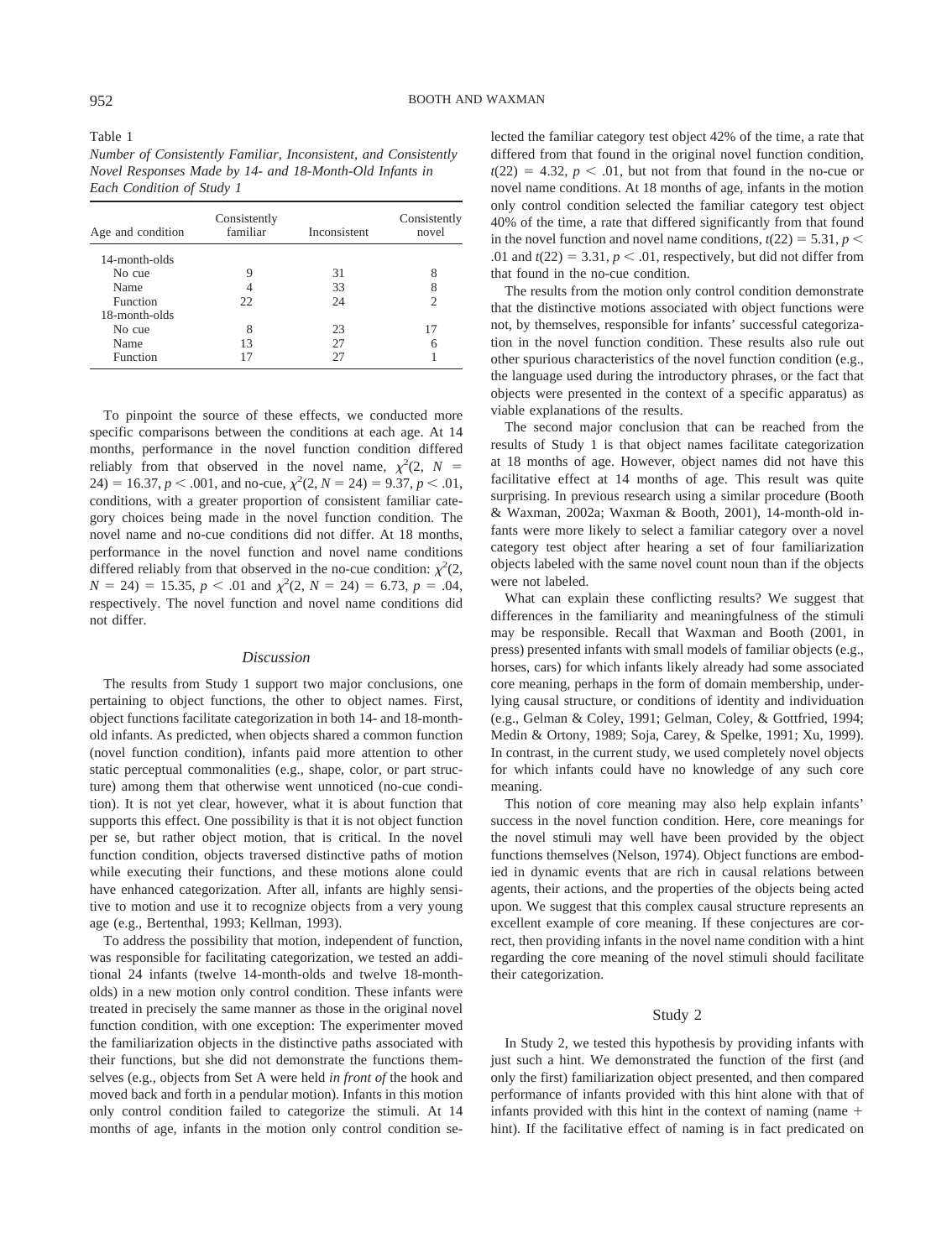infants' ability to detect some core meaning for the labeled objects, then when infants are provided with the hint (even in reference to a single object), naming should highlight category membership. We therefore predicted that infants in the name  $+$  hint condition would categorize more successfully than those in the hint alone control condition.

# *Method*

#### *Participants*

Twenty-four 14- to 15-month-old infants  $(M = 14.99)$ ; range = 14.34– 15.53 months) participated. An approximately equal distribution of the sexes was maintained across conditions. All infants were recruited through mailings to homes in the greater Chicago area, and the materials used were identical to those used in Study 1.

#### *Materials and Procedure*

The stimuli and apparatuses were identical to those used in Study 1. The procedure was modeled after Study 1, the only difference being in infants' condition assignment. Here, infants participated in either a name  $+$  hint or hint alone condition. Infants in the name  $+$  hint condition observed the experimenter label the first familiarization object and then demonstrate its function (e.g., "Look at these. This one is a *dax* and look what I can do with it."). In all other respects, these infants were treated identically to those in the novel name condition of Study 1. Thus, infants in the name  $+$  hint condition observed the function of only one familiarization object but heard all four objects labeled with the same name. The hint alone condition served as a control in which infants observed the function of the first familiarization object only. In all other respects, these infants were treated identically to those in the no-cue condition of Study 1 (e.g., "Look at these. Look what I can do with this one and look at this one.").

### *Coding*

Coding was conducted as in Study 1. Clear choices were obtained on 95.8% of the trials. A primary coder scored all of the infants. A second coder independently scored eight infants, four per condition. Consistency was computed as the proportion of trials on which the coders agreed. Agreement was 100.0%.

#### *Results*

As predicted, our analysis of familiar category choices revealed that infants in the name  $+$  hint condition made more familiar category choices ( $M = 60\%$ ) than infants in the hint alone condition (*M* = 49%), one-tailed  $t(22) = 1.77$ ,  $p < .05$  (see Figure 3). Infants in the name  $+$  hint condition also made more familiar category choices than did those in the novel name condition of Study 1,  $t(22) = 2.53$ ,  $p < .025$ .

We also evaluated the distributions of consistently familiar, consistently novel, and inconsistent responses across sets as in Study 1 (see Table 2). These analyses confirm the difference in performance detected in our parametric analysis. Infants in the name  $+$  hint condition made proportionately more consistently familiar category choices than did infants in the hint alone condition,  $\chi^2(2, N = 24) = 6.81, p < .05$ , or in the novel name condition of Study 1,  $\chi^2(2, N = 24) = 13.38, p < .01$ .

#### *Discussion*

After observing the function of one of four familiarization objects, infants who heard names for all four objects (name  $+$  hint



*Figure 3.* Percentage of 14-month-old infants' test object choices that corresponded to the familiar category in each condition of Study 2. Asterisk represents  $p < .05$  versus the hint alone condition.

condition) more readily detected category membership than did infants who observed the same single function in the absence of names (hint alone condition). Object names therefore can act as cues to categories for young infants as long as a core meaning is evident. In the name  $+$  hint condition, object function successfully provided this requisite core. Future research is necessary to specify whether other sources of core meaning are equally effective. For example, if infants have domain-specific knowledge about what features are important to attend to when classifying objects, then identifying novel objects as belonging to a particular domain may help infants to organize them into new categories (Booth & Waxman, 2002b; Jones & Smith, 1993).

# General Discussion

The goal of the current research was to explore potential contributions of object functions and object names to categorization in infancy. We pursued this goal by assessing infants' ability to form categories of novel objects in the presence and absence of these cues. Here, we review our conclusions regarding the effects of each cue, along with speculations regarding their underlying mechanism(s).

*Object functions act as cues to categories*. Observing the shared function of a series of novel objects facilitated categorization in infants at 14 and 18 months. But what is the mechanism by which object functions exert this effect? We consider two possibilities.

First, object functions might enhance infants' categorization in a general way by helping infants to identify a set of *objects* for comparison. Infants may devote particular attention to functioning objects because of their interest in the meaningful information that function conveys. When more than one object functions in the same way, infants may be motivated to compare these objects in search of any readily perceptible properties that will support predictions regarding the deeper, and often perceptually less obvious, functional information (Nelson, 1974, 1985).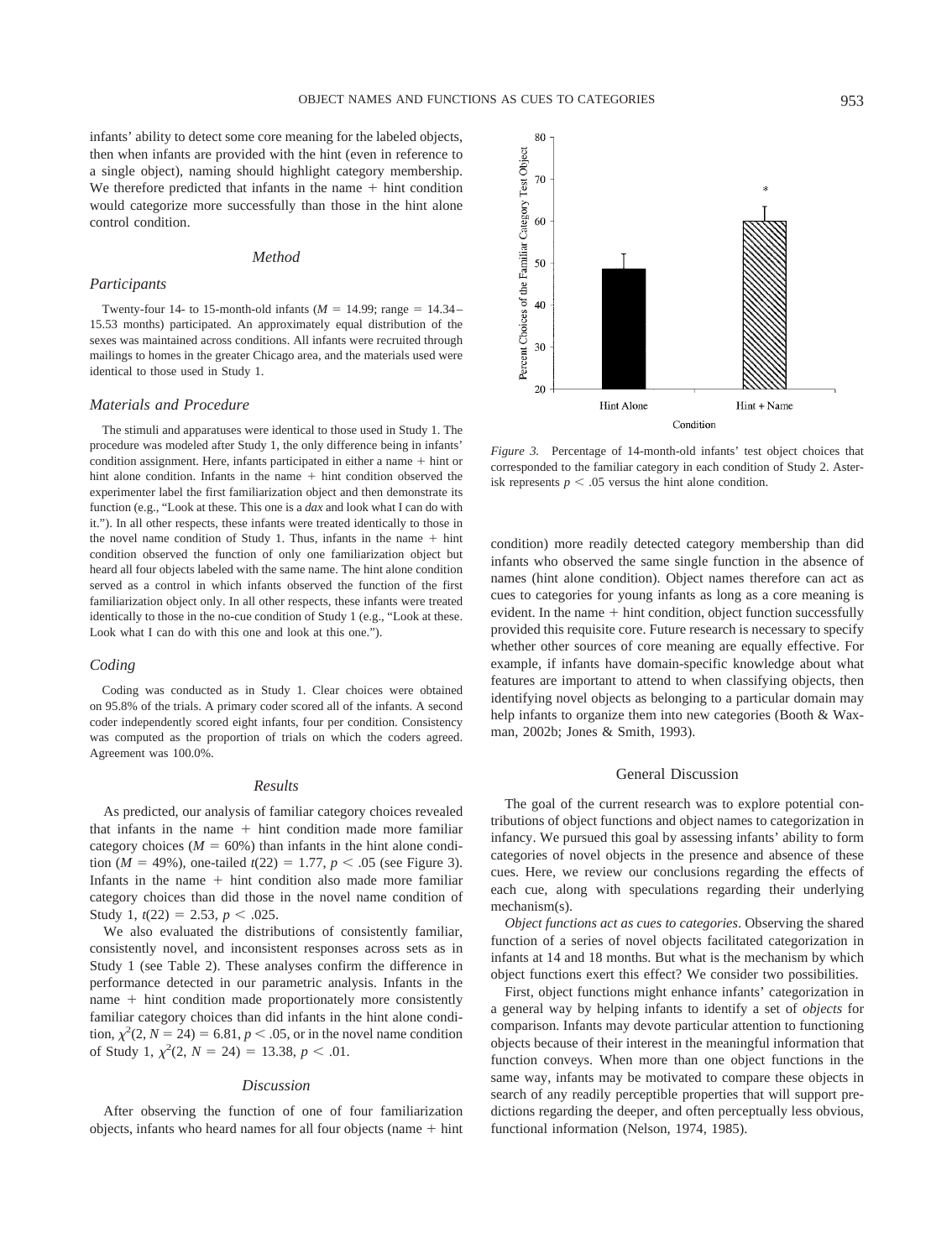Table 2

*Number of Consistently Familiar, Inconsistent, and Consistently Novel Responses Made by 14-Month-Old Infants in Each Condition of Study 2*

| Condition     | Consistently<br>familiar | Inconsistent | Consistently<br>novel |
|---------------|--------------------------|--------------|-----------------------|
| Hint alone    |                          | 30           |                       |
| Name $+$ hint | 18                       | 18           |                       |

The results from both studies are consistent with such a mechanism. In Study 1, when four objects were shown to have the same function (novel function condition), infants were more likely to respond categorically to the perceptual commonalities among those objects than when no functional information was provided (no-cue and motion only conditions). Moreover, in Study 2, when the function of only a single familiarization object was provided (hint alone condition), infants failed to respond to these commonalities. Although the novel function and hint alone conditions were not matched in all relevant ways (e.g., sheer amount of time exposed to object functions), the difference between them suggests that identifying multiple objects for comparison on the basis of their common function may be important in facilitating categorization in young infants (see Eimas, Quinn, & Cowan, 1995; Greco, Hayne, & Rovee-Collier, 1990; Klibanoff & Waxman, 2000, for additional evidence relating to the importance of multiple exemplars in categorization).

It is also possible, however, that function enhances infants' categorization in a more directive way by helping infants to identify a subset of the *features* of objects on which to base their comparisons. To the extent that infants appreciate causal relations between functions and intrinsic object properties (e.g., shape or part structure), they may be able to focus specifically on those properties in forming new categories. Because those properties have critical relevance to core meanings, they are likely to be particularly diagnostic of category membership (Kemler Nelson, Frankenfield, Morris, & Blair, 2000). Therefore, a *feature*identification mechanism could provide a very powerful tool.

The possibility that such a mechanism may be contributing to the facilitative effect of object function in the current work is supported generally by the fact that even very young infants appear to appreciate a limited range of causal relations between form and function (e.g., Bates, Carlson-Luden, & Bretherton, 1980; Brown, 1990; Hespos & Baillargeon, 2001). Although infants' depth and breadth of understanding clearly undergo substantial development from these early beginnings (Kemler Nelson, Frankenfield, Morris, & Blair, 2000; Madole & Cohen, 1995; Madole et al., 1993), by 2 years of age infants show remarkable capacities for evaluating the plausibility of novel form–function relations and applying their causal understanding to forming new categories. Indeed, these relations become so compelling to children that they are able to support the extension of novel names even when only a single functioning object is labeled (Kemler Nelson, 1995, 1999; Kemler Nelson, Frankenfield, Morris, & Blair, 2000; Kemler Nelson, Russell, Duke, & Jones, 2000).

Despite the documentation of these impressive capabilities, we must have some indication of infants' ability to appreciate the

specific causal relations between the appearance of our stimuli and their function in order to directly assess the plausibility of a *feature*-identification mechanism in the current work. Although our study was not specifically designed to evaluate this issue, comparing performance across stimulus sets may provide some insight. Adult ratings suggest that the stimulus sets varied systematically in terms of the transparency of the form–function relations they embodied. Eight adults rated Sets A and B as embodying a tighter link between object properties and function than Sets C and D. If a *feature*-identification mechanism were active, infants should have performed better on sets embodying more transparent form–function relations (Kemler Nelson, Frankenfield, Morris, & Blair, 2000; Kemler Nelson, Russell, Duke, & Jones, 2000). The data reveal that both 14- and 18-month-old infants in the novel function condition of Study 1 chose the familiar category test object more frequently for Sets A and B ( $M = 0.79$ ,  $SD = 0.25$ ) than for Sets C and D ( $M = 0.62$ ,  $SD = 0.28$ ). However, it is important to note that facilitation was evident even for those sets in which form–function relations were not obvious. This is consistent with previous work with stimuli embodying arbitrary form– function relations (Booth, 2001) and suggests that both *feature*identification and more general *object*-identification mechanisms are likely contributing to performance on the current task. Future work is clearly necessary to specify the mechanisms by which object functions facilitate categorization.

*Object names act as cues to categories.* Previous research has revealed that novel names facilitate categorization of familiar objects in infants (e.g., Waxman & Booth, 2001; Waxman & Markow, 1995). The current work goes further to document this effect with completely novel objects. Eighteen-month-old infants who heard novel familiarization objects labeled with the same novel noun were more likely to respond to the perceptual commonalities among objects from that category than were infants who did not. The current work also reveals a potentially powerful interaction between the effects of object functions and object names on categorization. Although 14-month-old infants benefited from the introduction of object names, they did so only when a core meaning for the novel objects was provided (in the form of the function of a single exemplar).

What mechanism(s) can account for these effects? Neither of the mechanisms we discussed in the context of object functions provides an adequate answer to this question. Although an *object*identification mechanism is consistent with the behavior of our 18-month-old participants, it cannot account for the fact that names facilitated categorization in 14-month-olds only when a core meaning was evident. A *feature*-identification mechanism fares even worse, providing no feasible explanation for any of the data. The inadequacy of this alternative is related to a key difference between functions and names. Unlike object functions, names bear an arbitrary relation to the objects they denote. As a result, a name cannot provide a core meaning directly and cannot, in and of itself, focus infants' attention on features that may be diagnostic of this core. Any identification of specific features that occurs in the context of naming must be supported by an independent source of core meaning.

We offer the following as one possible explanation for the full developmental picture revealed in the current work. Early in lexical acquisition, infants focus attention on names for objects and devote particular attention to the link between objects and their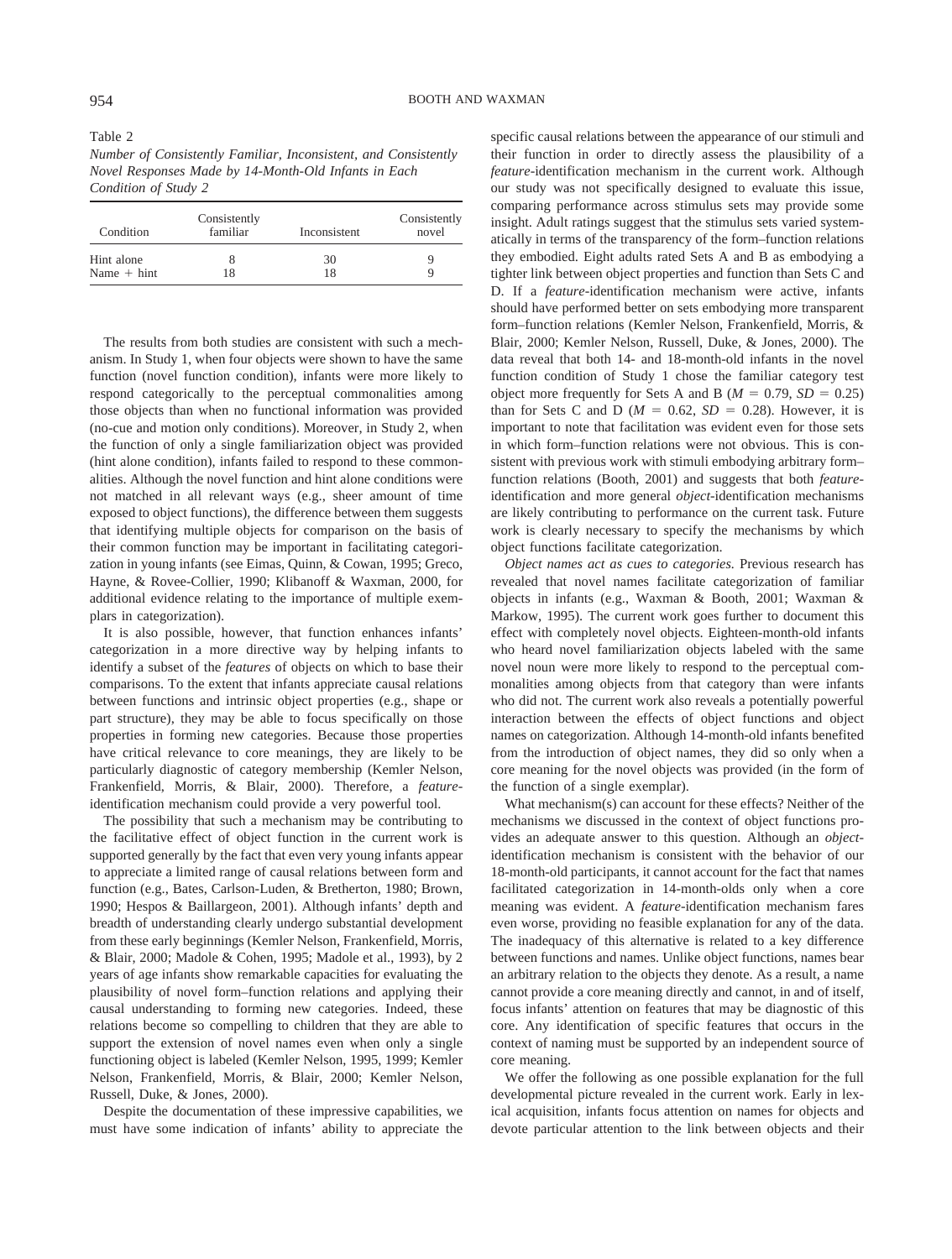names for objects that they find interesting and relevant to their own activity (Fenson et al., 1994; Mervis, 1984; Nelson, 1974, 1979). These words are rich in meaning to infants and are therefore particularly useful to them in communicating about important aspects of their environment. A 14-month-old may therefore concentrate intently on learning the name for a single novel object with a clear core meaning (on the first familiarization trial in the name  $+$  hint condition of Study 2). When other objects are subsequently labeled with the newly acquired name, infants may assume that they share the same core meaning. To increase their chances of identifying additional members of the meaningful new kind, infants may search for other commonalities among the objects (i.e., aspects of their appearance) that are diagnostic of category membership. In contrast, if infants find no discernible core meaning associated with labeled objects (novel name condition of Study 1), they may be less captured by the naming episode and may therefore fail to learn the new word or to categorize the objects labeled by it.

Once infants acquire a sufficiently comprehensive lexicon (perhaps by 18 months of age), they may come to appreciate that names typically refer to deep commonalities among objects even when the core meanings of those categories are not immediately obvious (e.g., Davidson & Gelman, 1990). This general insight about naming may allow infants to use names as "essence placeholders" and to interpret novel names as referring to this essence even before they gain much specific information about it (Gelman & Coley, 1991; Gelman et al., 1994; Medin & Ortony, 1989). This possibility is consistent with recent evidence revealing that infants use names to categorize and to make inductive inferences regarding the nonobvious properties of objects before their second birthdays even in the absence of any perceptual support (Nazzi & Gopnik, 2001; Welder & Graham, 2001).

Older infants may also develop a better understanding of the causal relations that link intrinsic perceptible properties of objects to their core meanings (Kemler Nelson, Frankenfield, Morris, & Blair, 2000; Kemler Nelson, Russell, Duke, & Jones, 2000; Madole & Cohen, 1995; Madole et al., 1993). As a result, they may be better able to infer the core meanings of objects without their demonstration and to determine which object features are likely to be most diagnostic of category membership. Such inferences could be based on general world knowledge (e.g., that parts often embody important object features; Rakison & Butterworth, 1998; Smith, Jones, & Landau, 1996; Tversky, 1989), or they could be evoked by the perception of affordances in the experimental context (e.g., infants might hypothesize that objects from Category A could be hung on the hook apparatus by their loops; Adolph, Eppler, & Gibson, 1993; Gibson, 1988). The development of such skills may allow object names to facilitate categorization in the absence of any hints regarding the core meaning of the labeled objects.

Regardless of the precise mechanism by which core meanings and object names interact to facilitate categorization, the fact that they do so at all in our young participants has strong implications for the ongoing debate over the contribution of conceptual information to early word learning. Previously, Landau, Smith, and Jones (1998; Smith et al., 1996) argued that word learning is driven by purely associative mechanisms that focus on perceptual information. They demonstrated several cases in which perceptual information (principally regarding object shape) appears to more strongly influence preschoolers' word extension than does conceptual information (as embodied in object functions; see also Gentner, 1978; Tomikawa & Dodd, 1980). Our research, however, joins a body of work providing evidence to the contrary (Kemler Nelson, 1995, 1999; Kemler Nelson, Frankenfield, Morris, & Blair, 2000; Kemler Nelson, Russell, Duke, & Jones, 2000). Kemler Nelson demonstrated that conceptual information (again, in the form of object functions) influences word extension in children as young as 2 years of age (see also Brown, 1990). The experiments reported here extend this finding to 14 months. Recall that in Study 2, we demonstrated that object function mediated the influence of naming on categorization. No new perceptual information was introduced here. Instead, the opportunity to glimpse the core meaning or conceptual substance of the stimuli made the crucial difference.

In conclusion, this research has identified two salient cues that facilitate categorization in infancy: object functions and object names. Perhaps more important, the work has begun to specify the possible mechanisms by which these cues help infants to partition their vast perceptual experiences into more manageable units. Future research is necessary to more fully explicate the details of these mechanisms, the conditions under which they are active, and the ways in which they interact with other contributors to categorization (e.g., basic processes of comparison and evaluation of similarity).

# References

- Adolph, K. E., Eppler, M. A., & Gibson, E. J. (1993). Development of perception of affordances. *Advances in Infancy Research, 8,* 51–98.
- Balaban, M. T., & Waxman, S. R. (1997). Do words facilitate object categorization in 9-month-old infants? *Journal of Experimental Child Psychology, 64,* 3–26.
- Baldwin, D. A., & Markman, E. M. (1989). Establishing word–object relations: A first step. *Child Development, 60,* 381–398.
- Baldwin, D. A., Markman, E. M., & Melartin, R. L. (1993). Infants' ability to draw inferences about nonobvious object properties: Evidence from exploratory play. *Child Development, 64,* 711–728.
- Bates, E., Carlson-Luden, V., & Bretherton, I. (1980). Perceptual aspects of tool using in infancy. *Infant Behavior & Development, 3,* 127–140.
- Bertenthal, B. I. (1993). Infants' perception of biomechanical motions: Intrinsic image and knowledge-based constraints. In C. Granrud (Ed.), *Visual perception and cognition in infancy. Carnegie Mellon Symposia on Cognition* (pp. 175–214). Hillsdale, NJ: Erlbaum.
- Bloom, P. (1998). Theories of artifact categorization. *Cognition, 66,* 87–93. Booth, A. E. (2001). The facilitative effect of agent-produced motions on
- categorization in infancy. *Infant Behavior & Development, 23,* 153–174.
- Booth, A. E., & Waxman, S. R. (2002a). *Mapping words to the world in infancy: On the evolution of expectations for nouns and adjectives.* Manuscript submitted for publication.
- Booth, A. E., & Waxman, S. R. (2002b). Word learning is 'smart': Evidence that conceptual information affects preschoolers' extension of novel words. *Cognition, 84*(1), B11–B22 .
- Brown, A. L. (1990). Domain-specific principles affect learning and transfer in children. *Cognitive Science, 14,* 107–133.
- Collie, R., & Hayne, H. (1999). Deferred imitation by 6- and 9-month-old infants: More evidence for declarative memory. *Developmental Psychobiology, 35,* 83–90.
- Davidson, N. S., & Gelman, S. A. (1990). Inductions from novel categories: The role of language and conceptual structure. *Cognitive Development, 5,* 151–176.
- Eimas, P. D., Quinn, P. C., & Cowan, P. (1995). Development of exclu-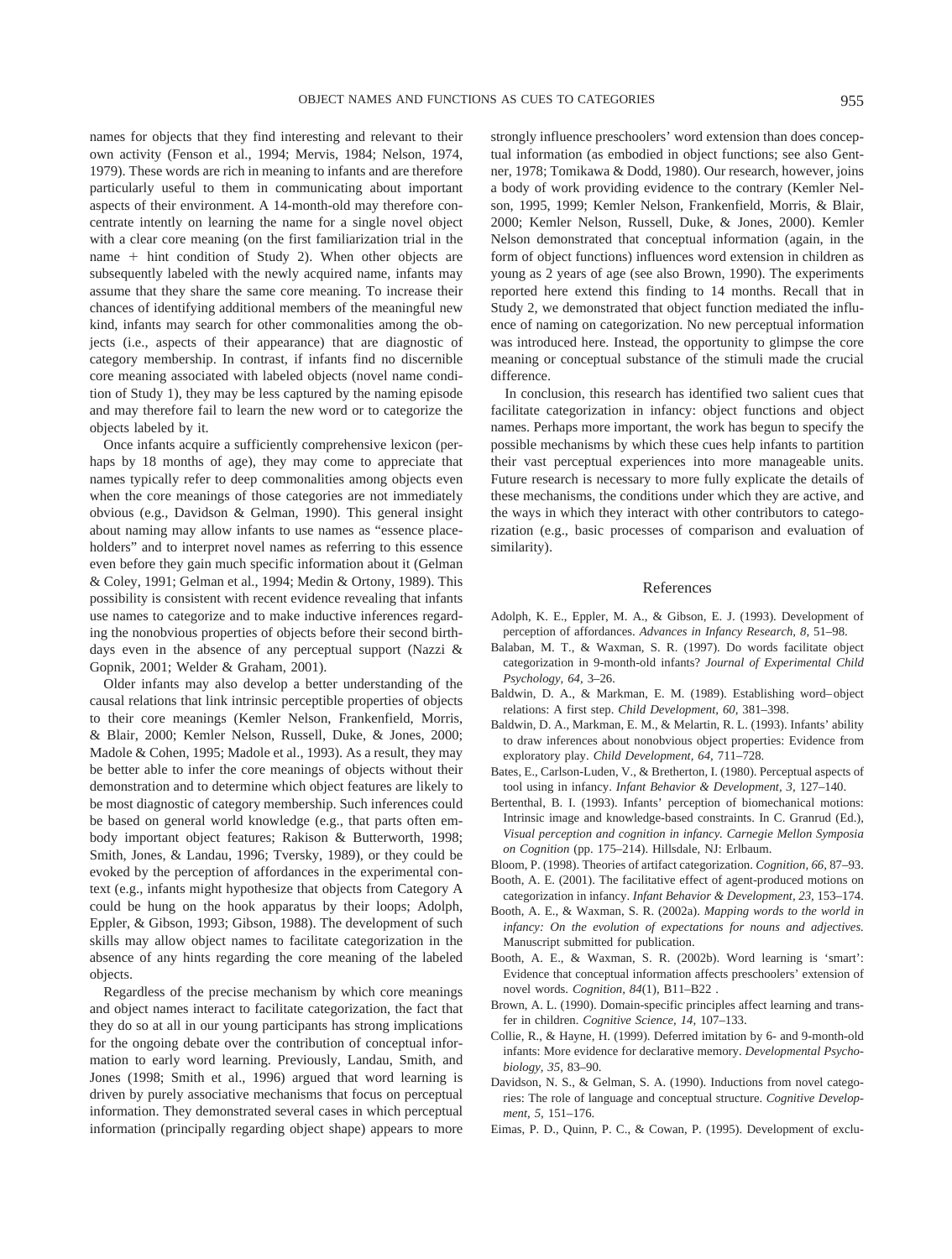sivity in perceptually based categories of young infants. *Journal of Experimental Child Psychology, 58,* 418–431.

- Fenson, L., Dale, P. S., Reznick, J. S., Bates, E., Thal, D. J., & Pethick, S. J. (1994). Variability in early communicative development. *Monographs of the Society for Research in Child Development, 59*(5), v-173.
- Fenson, L., Dale, P. S., Reznick, J. S., Thal, D., Bates, E., Hartung, J., Pethick, S., & Reilly, J. S. (1993). *User's guide and technical manual for the MacArthur Communicative Development Inventories.* San Diego, CA: Singular Press.
- Gelman, S. A., & Coley, J. D. (1991). Language and categorization: The acquisition of natural kind terms. In S. A. Gelman & J. P. Byrnes (Eds.), *Perspectives on language and thought: Interrelations in development* (pp. 146–196). New York: Cambridge University Press.
- Gelman, S. A., Coley, J. D., & Gottfried, G. M. (1994). Essentialist beliefs in children: The acquisition of concepts and theories. In L. A. Hirschfeld & S. A. Gelman (Eds.), *Mapping the mind: Domain specificity in cognition and culture* (pp. 341–365). New York: Cambridge University Press.
- Gentner, D. (1978). On relational meaning: The acquisition of verb meaning. *Child Development, 49,* 988–998.
- Gibson, E. J. (1988). Exploratory behavior in the development of perceiving, acting, and the acquiring of knowledge. *Annual Review of Psychology, 39,* 1–41.
- Greco, C., Hayne, H., & Rovee-Collier, C. (1990). Roles of function, reminding, and variability in categorization by 3-month-old infants. *Journal of Experimental Psychology: Learning, Memory, and Cognition, 16,* 617–633*.*
- Hayne, H., Boniface, J., & Barr, R. (2000). The development of declarative memory in human infants: Age-related changes in deferred imitation. *Behavioral Neuroscience, 114,* 77–83.
- Hespos, S. J., & Baillargeon, R. (2001). Infants' knowledge about occlusion and containment events: A surprising discrepancy. *Psychological Science, 121,* 141–147.
- Jones, S. S., & Smith, L. B. (1993). The place of perception in children's concepts. *Cognitive Development, 8,* 113–139.
- Jones-Molfese, V. (1977). Preferences of infants for regular and distorted natural speech stimuli. *Journal of Experimental Child Psychology, 23,* 172–179.
- Jusczyk, P. W. (1995). Infants' detection of the sound patterns of words in fluent speech. *Cognitive Psychology, 29,* 1–23.
- Kellman, P. J. (1993). Kinematic foundations of infant visual perception. In C. Granrud (Ed.), *Visual perception and cognition in infancy. Carnegie Mellon Symposia on Cognition* (pp. 121–173). Hillsdale, NJ: Erlbaum.
- Kemler Nelson, D. G. (1995). Principle-based inferences in young children's categorization: Revisiting the impact of function on the naming of artifacts. *Cognitive Development, 10,* 347–380.
- Kemler Nelson, D. G. (1999). Attention to functional properties in toddlers' naming and problem-solving. *Cognitive Development, 14,* 77– 100.
- Kemler Nelson, D. G., Frankenfield, A., Morris, C., & Blair, E. (2000). Young children's use of functional information to categorize artifacts: Three factors that matter. *Cognition, 77,* 133–168.
- Kemler Nelson, D. G., Russell, R., Duke, N., & Jones, K. (2000). Twoyear-olds will name artifacts by their functions. *Child Development, 71,* 1271–1288.
- Klibanoff, R. S., & Waxman, S. R. (2000). Basic level object categories support the acquisition of novel adjectives: Evidence from preschoolaged children. *Child Development, 71,* 649–659.
- Landau, B., Smith, L., & Jones, S. (1998). Object shape, object function, and object name. *Journal of Memory and Language, 38,* 1–27.
- Madole, K. L., & Cohen, L. B. (1995). The role of object parts in infants' attention to form–function correlations. *Developmental Psychology, 31,* 637–648.
- Madole, K. L., Oakes, L. M., & Cohen, L. B. (1993). Developmental

changes in infants' attention to function and form–function correlations. *Cognitive Development, 8,* 189–209.

- Mandler, J. M., & McDonough, L. (1993). Concept formation in infancy. *Cognitive Development, 8,* 291–318.
- Medin, D. L., & Ortony, A. (1989). Psychological essentialism. In S. O. A. Vosniadou (Ed.), *Similarity and analogical reasoning* (pp. 179–195). New York: Cambridge University Press.
- Meltzoff, A. N. (1988). Infant imitation and memory: Nine-month-olds in immediate and deferred tests. *Child Development, 59,* 217–225.
- Meltzoff, A. N., & Moore, M. K. (1993). Why faces are special to infants: On connecting the attraction of faces and infants' ability for imitation and cross-modal processing. In B. de Boysson-Bardies (Ed.), *Developmental neurocognition: Speech and face processing in the first year of life. NATO Advanced Studies Institute Series D: Behavioural and social sciences* (Vol. 69, pp. 211–225). Dordrecht, the Netherlands: Kluwer Academic.
- Meltzoff, A. N., & Moore, M. K. (1994). Imitation, memory, and the representation of persons. *Infant Behavior & Development, 17,* 83–99.
- Mervis, C. B. (1984). Early lexical development: The contributions of mother and child. In C. Sophian (Ed.), *Origins of cognitive skills* (pp. 339–370). Hillsdale, NJ: Erlbaum.
- Miller, G. A., & Johnson-Laird, P. N. (1976). *Language and perception.* Cambridge, MA: Harvard University Press.
- Mondloch, C. J., Lewis, T. L., Budreau, D. R., Maurer, D., Dannemiller, J. L., Stephens, B. R., & Kleiner-Gathercoal, K. A. (1999). Face perception during early infancy. *Psychological Science, 10,* 419–422.
- Nazzi, T., & Gopnik, A. (2001). Linguistic and cognitive abilities in infancy: When does language become a tool for categorization? *Cognition, 80,* B11-B20.
- Nelson, K. (1974). Concept, word, and sentence: Interrelations in acquisition and development. *Psychological Review, 81,* 267–285.
- Nelson, K. (1979). Explorations in the development of a functional semantic system. In W. Collins (Ed.), *Children's language and communication: Minnesota Symposium on Child Psychology* (Vol. 12, pp. 47–81). Hillsdale, NJ: Erlbaum.
- Nelson, K. (1985). Development of semantic representation in the child. *Psychologie Francaise, 30,* 261–268.
- Quinn, P. C., & Eimas, P. D. (1997). A reexamination of the perceptualto-conceptual shift in mental representations. *Review of General Psychology, 1,* 271–287.
- Rakison, D. H., & Butterworth, G. E. (1998). Infants' use of object parts in early categorization*. Developmental Psychology, 34,* 49–62.
- Reznick, J. S. (2000). Interpreting infant conceptual categorization. *Journal of Cognition and Development, 1,* 63–66.
- Rips, L. J. (1989). Similarity, typicality, and categorization. In S. Vosniadou & A. Ortony (Eds.), *Similarity and analogical reasoning.* New York: Cambridge University Press.
- Smith, L. B., Jones, S. S., & Landau, B. (1996). Naming in young children: A dumb attentional mechanism? *Cognition, 60,* 143–171.
- Soja, N. N., Carey, S., & Spelke, E. S. (1991). Ontological categories guide young children's inductions of word meaning: Object terms and substance terms. *Cognition, 38,* 179–211.
- Standley, J. M., & Madsen, C. K. (1990). Comparison of infant preferences and responses to auditory stimuli: Music, mother, and other female voice. *Journal of Music Therapy, 27,* 54–97.
- Tomikawa, S. A., & Dodd, D. H. (1980). Early word meanings: Perceptually or functionally based? *Child Development, 51,* 1103–1109.
- Tversky, B. (1989). Parts, partonomies, and taxonomies. *Developmental Psychology, 25,* 983–995.
- Valenza, E. (1998). Innate predispositions and the architecture of the mind: The case of faces. *Giornale Italiano di Psicologia, 25,* 459–489.
- Ward, T. B., Becker, A. H., Hass, S. D., & Vela, E. (1991). Attribute availability and the shape bias in children's category generalization. *Cognitive Development, 6,* 143–167.